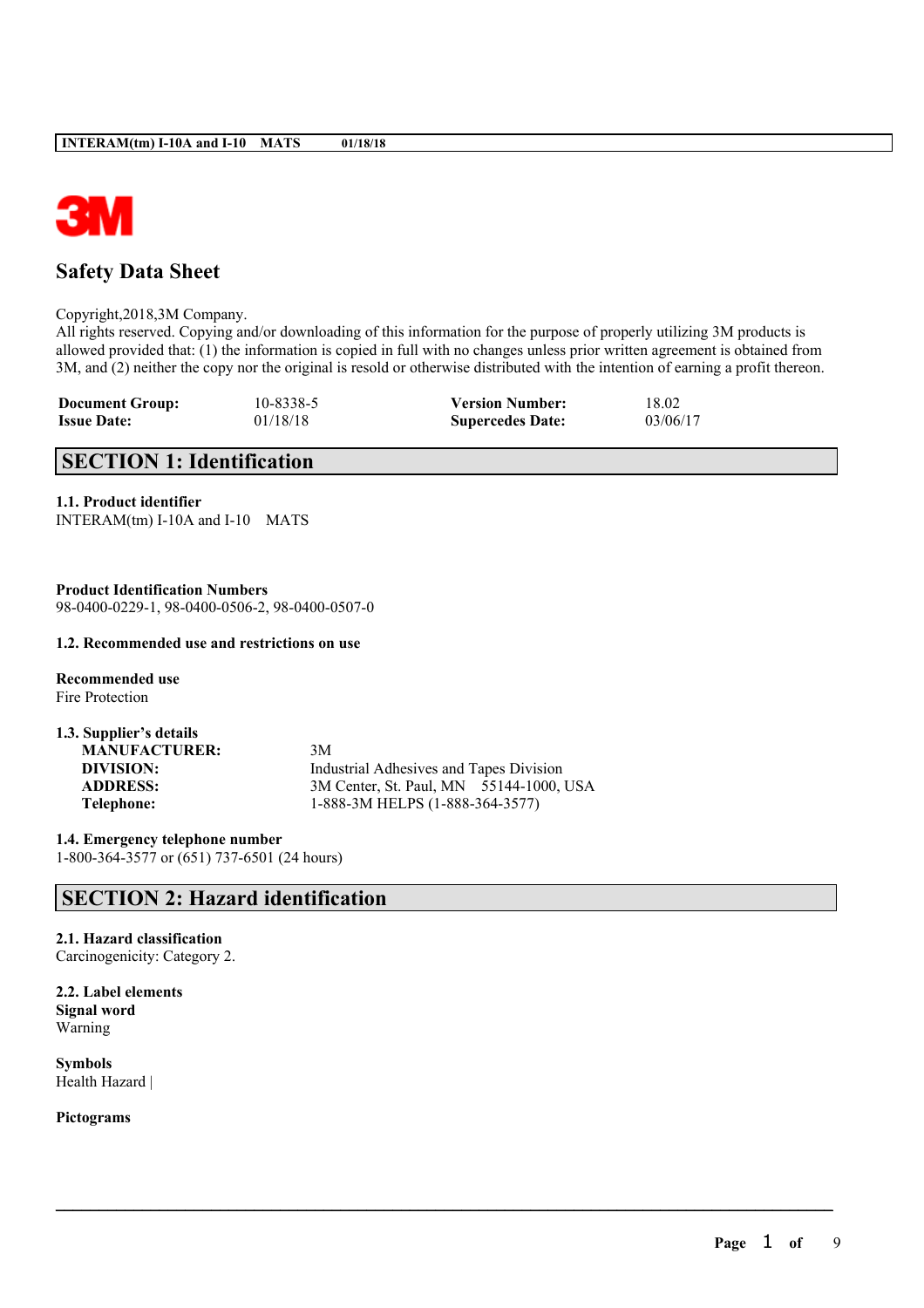

**Hazard Statements** Suspected of causing cancer by inhalation.

#### **Precautionary Statements**

#### **Prevention:**

Do not handle until all safety precautions have been read and understood. Do not breathe dust. Use personal protective equipment as required.

#### **Response:**

IF exposed or concerned: Get medical advice/attention.

#### **Disposal:**

Dispose of contents/container in accordance with applicable local/regional/national/international regulations.

24% of the mixture consists of ingredients of unknown acute oral toxicity.

### **SECTION 3: Composition/information on ingredients**

| Ingredient                             | <b>C.A.S. No.</b> | $\frac{1}{2}$ by Wt    |
|----------------------------------------|-------------------|------------------------|
| Vermiculite                            | 1318-00-9         | 30 - 60 Trade Secret * |
| Refractory Ceramic Fibers (RCF)        | 142844-00-6       | 15 - 40 Trade Secret * |
| Insulation NJTS Reg. No. 04499600-7212 | Trade Secret*     | 10 - 30 Trade Secret * |
| Polymer NJTS Reg. No. 04499600-7269    | Trade Secret*     | 5 - 10 Trade Secret *  |
| Aluminum                               | 17429-90-5        | 0 - 5 Trade Secret *   |

NJTS or NJTSRN: New Jersey Trade Secret Registry Number.

\*The specific chemical identity and/or exact percentage (concentration) of this composition has been withheld as a trade secret.

### **SECTION 4: First aid measures**

#### **4.1. Description of first aid measures**

#### **Inhalation:**

Remove person to fresh air. If you feel unwell, get medical attention.

#### **Skin Contact:**

Wash with soap and water. If signs/symptoms develop, get medical attention.

#### **Eye Contact:**

Flush with large amounts of water. Remove contact lenses if easy to do. Continue rinsing. If signs/symptoms persist, get medical attention.

 $\mathcal{L}_\mathcal{L} = \mathcal{L}_\mathcal{L} = \mathcal{L}_\mathcal{L} = \mathcal{L}_\mathcal{L} = \mathcal{L}_\mathcal{L} = \mathcal{L}_\mathcal{L} = \mathcal{L}_\mathcal{L} = \mathcal{L}_\mathcal{L} = \mathcal{L}_\mathcal{L} = \mathcal{L}_\mathcal{L} = \mathcal{L}_\mathcal{L} = \mathcal{L}_\mathcal{L} = \mathcal{L}_\mathcal{L} = \mathcal{L}_\mathcal{L} = \mathcal{L}_\mathcal{L} = \mathcal{L}_\mathcal{L} = \mathcal{L}_\mathcal{L}$ 

#### **If Swallowed:**

Rinse mouth. If you feel unwell, get medical attention.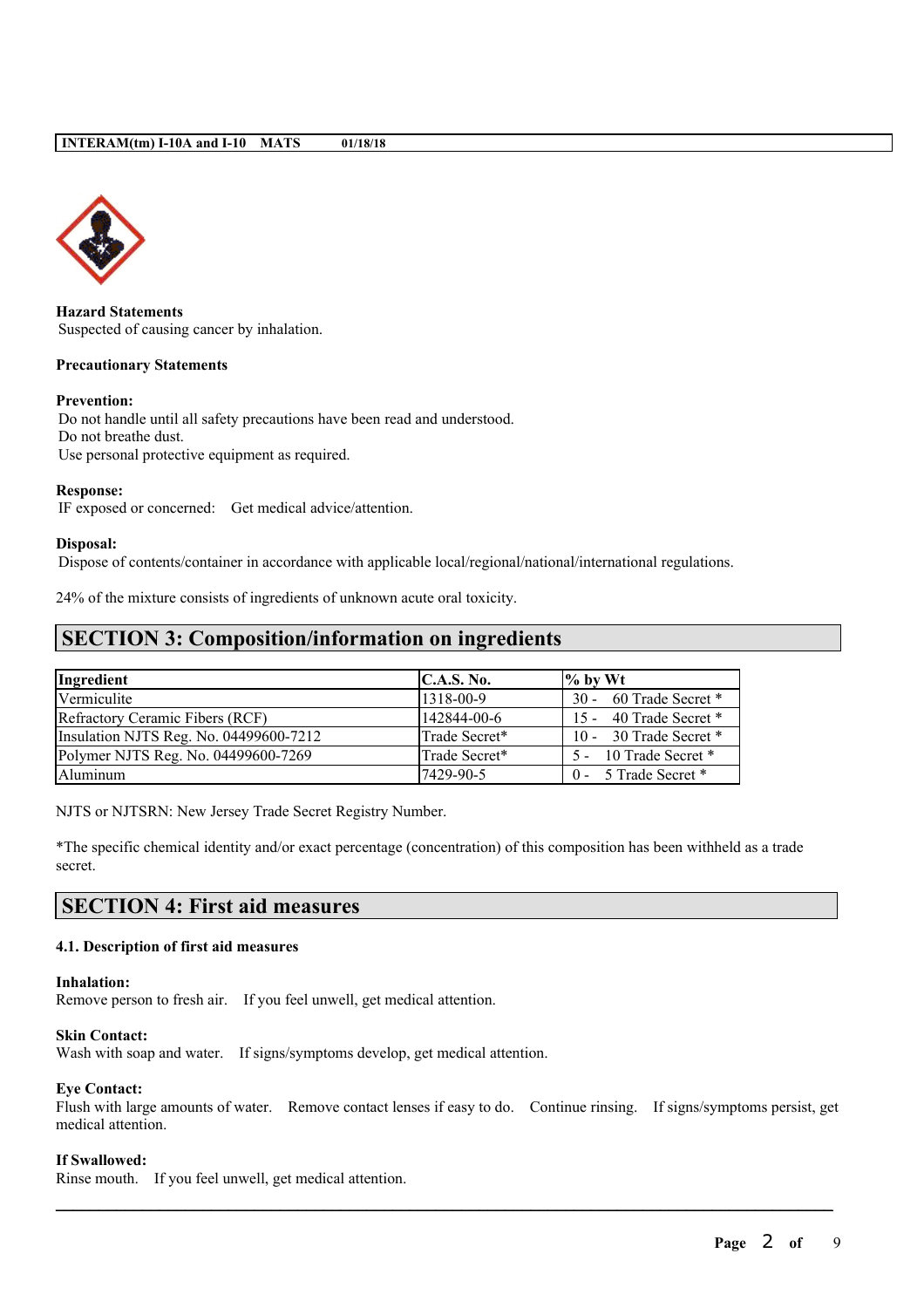#### **4.2. Most important symptoms and effects, both acute and delayed**

See Section 11.1. Information on toxicological effects.

# **4.3. Indication of any immediate medical attention and special treatment required**

Not applicable

# **SECTION 5: Fire-fighting measures**

#### **5.1. Suitable extinguishing media**

Material will not burn. Use a fire fighting agent suitable for the surrounding fire.

#### **5.2. Special hazards arising from the substance or mixture**

None inherent in this product.

#### **5.3. Special protective actions for fire-fighters**

No special protective actions for fire-fighters are anticipated.

### **SECTION 6: Accidental release measures**

#### **6.1. Personal precautions, protective equipment and emergency procedures**

Evacuate area. Ventilate the area with fresh air. Refer to other sections of this SDS for information regarding physical and health hazards, respiratory protection, ventilation, and personal protective equipment.

#### **6.2. Environmental precautions**

Avoid release to the environment.

#### **6.3. Methods and material for containment and cleaning up**

Collect spilled material using a vacuum cleaner with a High Efficiency Particulate Air (HEPA) filter. Place in a closed container approved for transportation by appropriate authorities. Clean up residue. Seal the container. Dispose of collected material as soon as possible in accordance with applicable local/regional/national/international regulations.

# **SECTION 7: Handling and storage**

#### **7.1. Precautions for safe handling**

For industrial or professional use only. Do not handle until all safety precautions have been read and understood. Avoid breathing dust/fume/gas/mist/vapors/spray. Do not get in eyes, on skin, or on clothing. Do not eat, drink or smoke when using this product. Wash thoroughly after handling. Use personal protective equipment (gloves, respirators, etc.) as required.

#### **7.2. Conditions for safe storage including any incompatibilities**

No special storage requirements.

# **SECTION 8: Exposure controls/personal protection**

#### **8.1. Control parameters**

#### **Occupational exposure limits**

If a component is disclosed in section 3 but does not appear in the table below, an occupational exposure limit is not available for the component.

| Ingredient            | C.A.S. No.        | Agency | Limit tvpe                 | Additional Comments |
|-----------------------|-------------------|--------|----------------------------|---------------------|
| <b>CERAMIC FIBERS</b> | 142844-00- LACGIH |        | TWA(as fiber):0.2 fiber/cc | A2: Suspected human |
|                       |                   |        |                            | carcin.             |

 $\mathcal{L}_\mathcal{L} = \mathcal{L}_\mathcal{L} = \mathcal{L}_\mathcal{L} = \mathcal{L}_\mathcal{L} = \mathcal{L}_\mathcal{L} = \mathcal{L}_\mathcal{L} = \mathcal{L}_\mathcal{L} = \mathcal{L}_\mathcal{L} = \mathcal{L}_\mathcal{L} = \mathcal{L}_\mathcal{L} = \mathcal{L}_\mathcal{L} = \mathcal{L}_\mathcal{L} = \mathcal{L}_\mathcal{L} = \mathcal{L}_\mathcal{L} = \mathcal{L}_\mathcal{L} = \mathcal{L}_\mathcal{L} = \mathcal{L}_\mathcal{L}$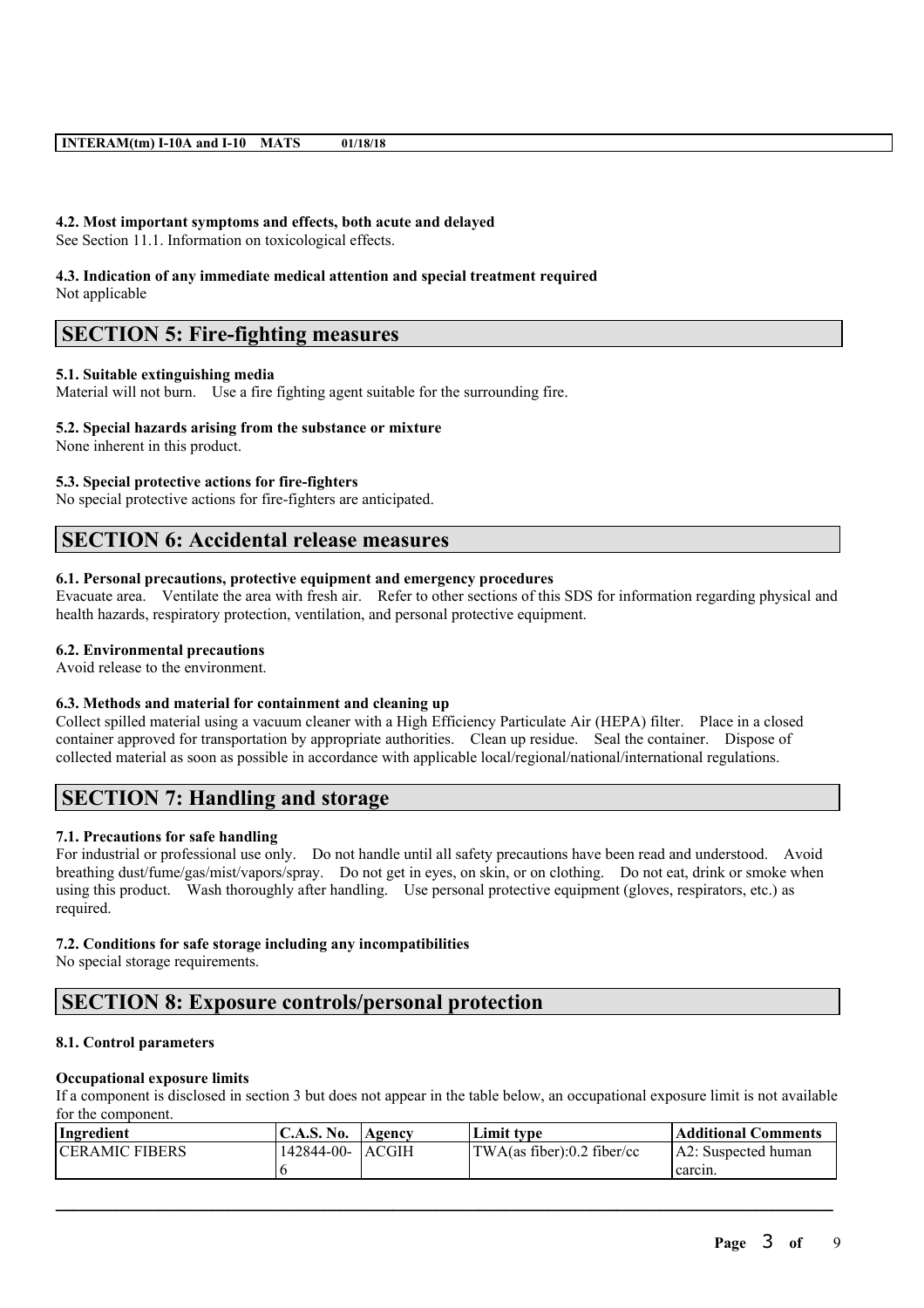| Aluminum                | 7429-90-5 | <b>ACGIH</b><br>TWA(respirable fraction):1 |                                  | A4: Not class. as human |
|-------------------------|-----------|--------------------------------------------|----------------------------------|-------------------------|
|                         |           |                                            | mg/m3                            | carcin                  |
| Aluminum                | 7429-90-5 | <b>OSHA</b>                                | TWA(as Al total dust):15         |                         |
|                         |           |                                            | mg/m3;TWA(as Al, respirable      |                         |
|                         |           |                                            | fraction): $5 \text{ mg/m}$ 3    |                         |
| DUST, INERT OR NUISANCE | 7429-90-5 | <b>OSHA</b>                                | TWA(as total dust):15            |                         |
|                         |           |                                            | mg/m3;TWA(as total dust):50      |                         |
|                         |           |                                            | millions of particles/cu. ft.(15 |                         |
|                         |           |                                            | mg/m3);TWA(respirable            |                         |
|                         |           |                                            | fraction):15 millions of         |                         |
|                         |           |                                            | particles/cu. ft.(5              |                         |
|                         |           |                                            | mg/m3); TWA(respirable           |                         |
|                         |           |                                            | fraction): $5 \text{ mg/m}$ 3    |                         |

ACGIH : American Conference of Governmental Industrial Hygienists

AIHA : American Industrial Hygiene Association

CMRG : Chemical Manufacturer's Recommended Guidelines

OSHA : United States Department of Labor - Occupational Safety and Health Administration

TWA: Time-Weighted-Average

STEL: Short Term Exposure Limit

CEIL: Ceiling

#### **8.2. Exposure controls**

#### **8.2.1. Engineering controls**

Use general dilution ventilation and/or local exhaust ventilation to control airborne exposures to below relevant Exposure Limits and/or control dust/fume/gas/mist/vapors/spray. If ventilation is not adequate, use respiratory protection equipment.

#### **8.2.2. Personal protective equipment (PPE)**

#### **Eye/face protection**

Select and use eye/face protection to prevent contact based on the results of an exposure assessment. The following eye/face protection(s) are recommended:

Safety Glasses with side shields

#### **Skin/hand protection**

Select and use gloves and/or protective clothing approved to relevant local standards to prevent skin contact based on the results of an exposure assessment. Selection should be based on use factors such as exposure levels, concentration of the substance or mixture, frequency and duration, physical challenges such as temperature extremes, and other use conditions. Consult with your glove and/or protective clothing manufacturer for selection of appropriate compatible gloves/protective clothing. Note: Nitrile gloves may be worn over polymer laminate gloves to improve dexterity. Gloves made from the following material(s) are recommended: Polymer laminate

#### **Respiratory protection**

An exposure assessment may be needed to decide if a respirator is required. If a respirator is needed, use respirators as part of a full respiratory protection program. Based on the results of the exposure assessment, select from the following respirator type(s) to reduce inhalation exposure:

Half facepiece or full facepiece air-purifying respirator suitable for particulates

For questions about suitability for a specific application, consult with your respirator manufacturer.

# **SECTION 9: Physical and chemical properties**

**9.1. Information on basic physical and chemical properties General Physical Form:** Solid

 $\mathcal{L}_\mathcal{L} = \mathcal{L}_\mathcal{L} = \mathcal{L}_\mathcal{L} = \mathcal{L}_\mathcal{L} = \mathcal{L}_\mathcal{L} = \mathcal{L}_\mathcal{L} = \mathcal{L}_\mathcal{L} = \mathcal{L}_\mathcal{L} = \mathcal{L}_\mathcal{L} = \mathcal{L}_\mathcal{L} = \mathcal{L}_\mathcal{L} = \mathcal{L}_\mathcal{L} = \mathcal{L}_\mathcal{L} = \mathcal{L}_\mathcal{L} = \mathcal{L}_\mathcal{L} = \mathcal{L}_\mathcal{L} = \mathcal{L}_\mathcal{L}$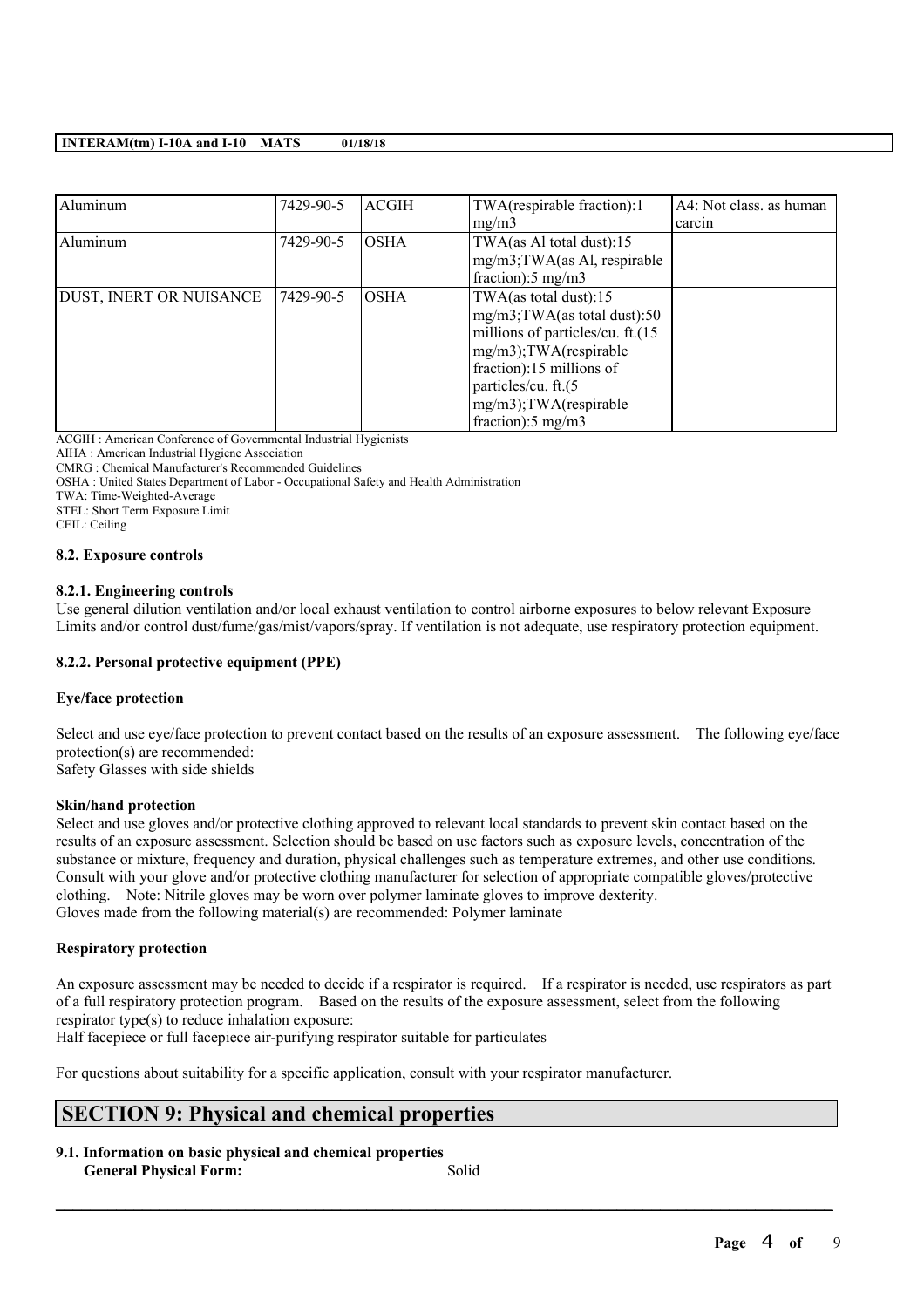| Odor, Color, Grade:                    | Odorless, gray mat with/without aluminum |
|----------------------------------------|------------------------------------------|
| <b>Odor threshold</b>                  | Not Applicable                           |
| pН                                     | Not Applicable                           |
| <b>Melting point</b>                   | No Data Available                        |
| <b>Boiling Point</b>                   | Not Applicable                           |
| <b>Flash Point</b>                     | Not Applicable                           |
| <b>Evaporation rate</b>                | Not Applicable                           |
| <b>Flammability (solid, gas)</b>       | Not Classified                           |
| <b>Flammable Limits(LEL)</b>           | Not Applicable                           |
| <b>Flammable Limits(UEL)</b>           | Not Applicable                           |
| <b>Vapor Pressure</b>                  | Not Applicable                           |
| <b>Vapor Density</b>                   | Not Applicable                           |
| <b>Density</b>                         | 0.625 g/ml $[@ 20 °C]$                   |
| <b>Specific Gravity</b>                | $0.625$ [Ref Std:WATER=1]                |
| <b>Solubility in Water</b>             | Nil                                      |
| Solubility- non-water                  | Not Applicable                           |
| Partition coefficient: n-octanol/water | No Data Available                        |
| <b>Autoignition temperature</b>        | Not Applicable                           |
| <b>Decomposition temperature</b>       | Not Applicable                           |
| <b>Viscosity</b>                       | Not Applicable                           |
| Molecular weight                       | No Data Available                        |
| <b>Volatile Organic Compounds</b>      | Not Applicable                           |
| <b>Percent volatile</b>                | Not Applicable                           |
| VOC Less H2O & Exempt Solvents         | Not Applicable                           |
|                                        |                                          |

### **SECTION 10: Stability and reactivity**

#### **10.1. Reactivity**

This material is considered to be non reactive under normal use conditions.

#### **10.2. Chemical stability**

Stable.

#### **10.3. Possibility of hazardous reactions**

Hazardous polymerization will not occur.

**10.4. Conditions to avoid** None known.

#### **10.5. Incompatible materials**

None known.

### **10.6. Hazardous decomposition products**

**Substance Condition**<br> **Condition**<br> **Condition**<br> **Condition** Carbon monoxide Not Specified Carbon dioxide Not Specified

Not Specified

# **SECTION 11: Toxicological information**

The information below may not be consistent with the material classification in Section 2 if specific ingredient **classifications are mandated by a competent authority. In addition, toxicological data on ingredients may not be**

 $\mathcal{L}_\mathcal{L} = \mathcal{L}_\mathcal{L} = \mathcal{L}_\mathcal{L} = \mathcal{L}_\mathcal{L} = \mathcal{L}_\mathcal{L} = \mathcal{L}_\mathcal{L} = \mathcal{L}_\mathcal{L} = \mathcal{L}_\mathcal{L} = \mathcal{L}_\mathcal{L} = \mathcal{L}_\mathcal{L} = \mathcal{L}_\mathcal{L} = \mathcal{L}_\mathcal{L} = \mathcal{L}_\mathcal{L} = \mathcal{L}_\mathcal{L} = \mathcal{L}_\mathcal{L} = \mathcal{L}_\mathcal{L} = \mathcal{L}_\mathcal{L}$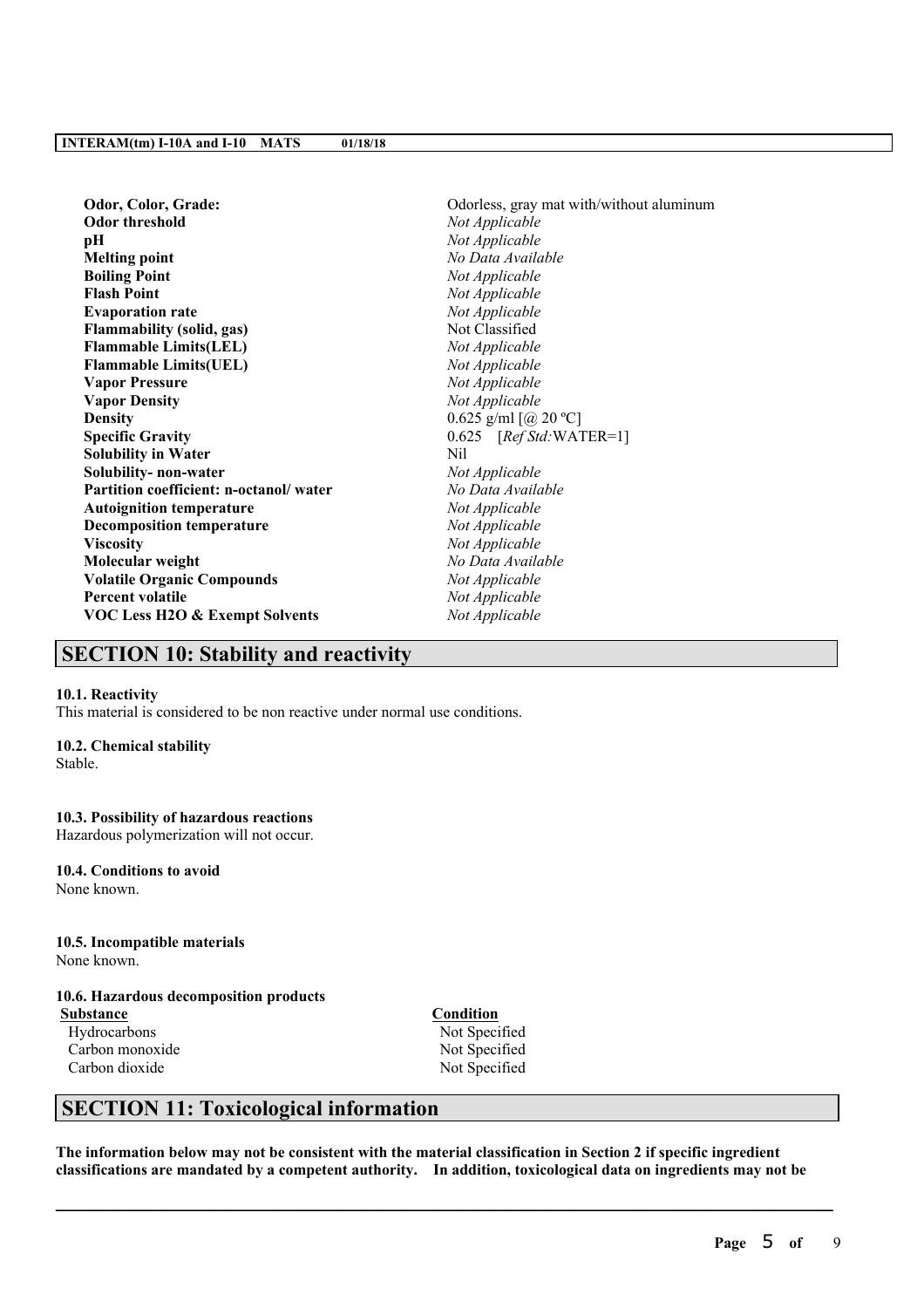reflected in the material classification and/or the signs and symptoms of exposure, because an ingredient may be present below the threshold for labeling, an ingredient may not be available for exposure, or the data may not be **relevant to the material as a whole.**

#### **11.1. Information on Toxicological effects**

#### **Signs and Symptoms of Exposure**

#### Based on test data and/or information on the components, this material may produce the following health effects:

#### **Inhalation:**

Respiratory Tract Irritation: Signs/symptoms may include cough, sneezing, nasal discharge, headache, hoarseness, and nose and throat pain.

May cause additional health effects (see below).

#### **Skin Contact:**

Mechanical Skin irritation: Signs/symptoms may include abrasion, redness, pain, and itching.

#### **Eye Contact:**

Mechanical eye irritation: Signs/symptoms may include pain, redness, tearing and corneal abrasion.

#### **Ingestion:**

May be harmful if swallowed.

Gastrointestinal Irritation: Signs/symptoms may include abdominal pain, stomach upset, nausea, vomiting and diarrhea.

#### **Additional Health Effects:**

#### **Carcinogenicity:**

Contains a chemical or chemicals which can cause cancer.

| Ingredient                      | ^AS No.     | Class Description             | Regulation                                  |
|---------------------------------|-------------|-------------------------------|---------------------------------------------|
| Generic: CERAMIC FIBERS         | 142844-00-6 | Anticipated human carcinogen  | National Toxicology Program Carcinogens     |
| Generic: GLASS FILAMENTS        | 142844-00-6 | Anticipated human carcinogen  | National Toxicology Program Carcinogens     |
| Refractory Ceramic Fibers (RCF) | 142844-00-6 | Grp. 2B: Possible human carc. | International Agency for Research on Cancer |

#### **Toxicological Data**

If a component is disclosed in section 3 but does not appear in a table below, either no data are available for that endpoint or the data are not sufficient for classification.

#### **Acute Toxicity**

| Name                            | Route       | <b>Species</b> | Value                                                |
|---------------------------------|-------------|----------------|------------------------------------------------------|
| Overall product                 | Ingestion   |                | No data available; calculated ATE2,000 - 5,000 mg/kg |
| Vermiculite                     | Dermal      |                | LD50 estimated to be $>$ 5,000 mg/kg                 |
| Vermiculite                     | Ingestion   |                | LD50 estimated to be 2,000 - 5,000 mg/kg             |
| Refractory Ceramic Fibers (RCF) | Dermal      |                | LD50 estimated to be $>$ 5,000 mg/kg                 |
| Refractory Ceramic Fibers (RCF) | Ingestion   |                | LD50 estimated to be $2,000 - 5,000$ mg/kg           |
| Aluminum                        | Dermal      |                | LD50 estimated to be $> 5,000$ mg/kg                 |
| Aluminum                        | Ingestion   |                | LD50 estimated to be $> 5,000$ mg/kg                 |
| Aluminum                        | Inhalation- | Rat            | $LC50 > 0.888$ mg/l                                  |
|                                 | Dust/Mist   |                |                                                      |
|                                 | (4 hours)   |                |                                                      |

#### $ATE = acute$  toxicity estimate

#### **Skin Corrosion/Irritation**

| - 11<br>Name | $\sim$ $\sim$ $\sim$ | 9H. |
|--------------|----------------------|-----|
|              |                      |     |
|              |                      |     |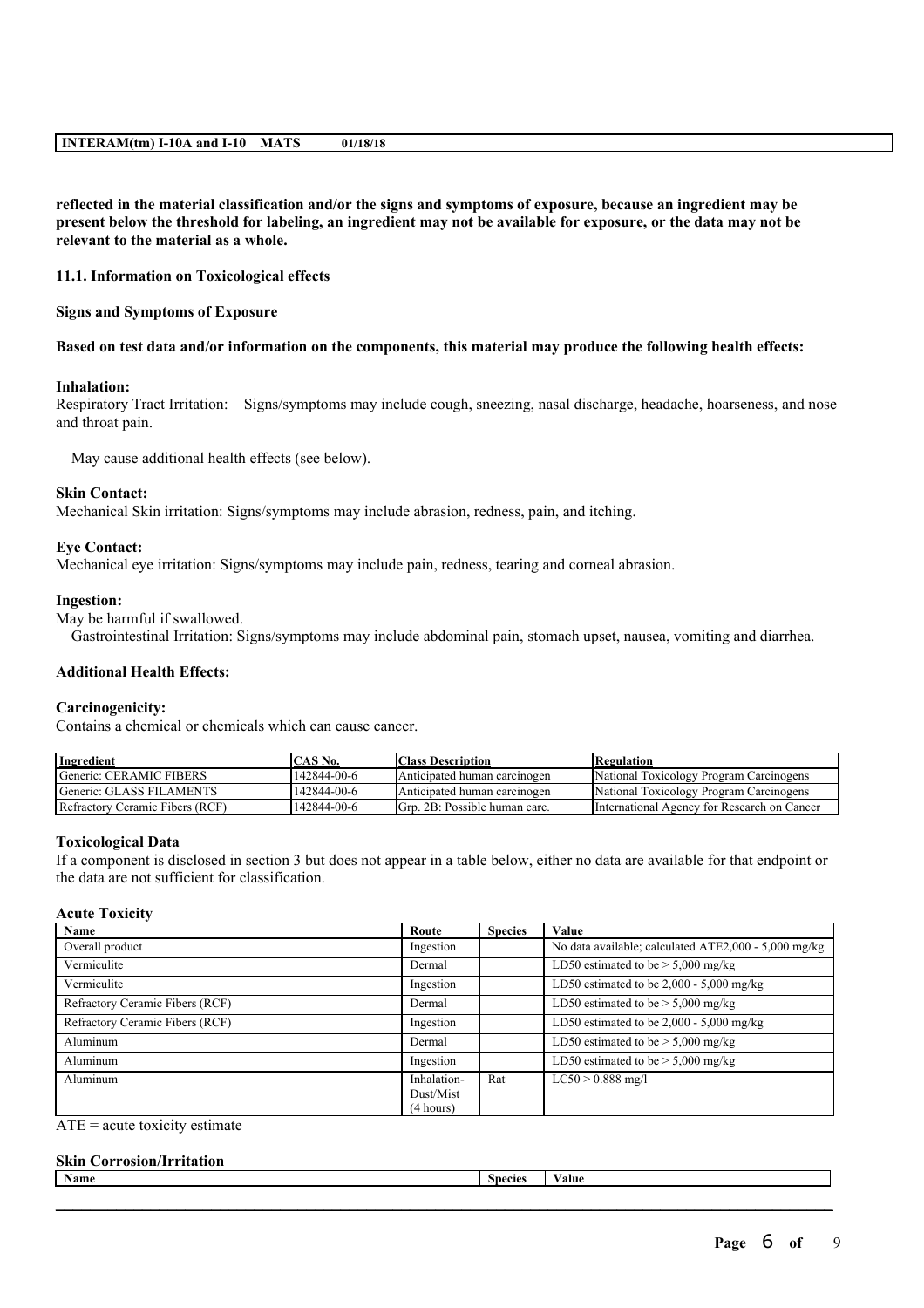| Vermiculite | Professio | No significant irritation |
|-------------|-----------|---------------------------|
|             | nal       |                           |
|             | judgeme   |                           |
|             | nt        |                           |
| Aluminum    | Rabbit    | No significant irritation |

#### **Serious Eye Damage/Irritation**

| Name        | <b>Species</b> | Value                     |
|-------------|----------------|---------------------------|
|             |                |                           |
| Vermiculite | Professio      | No significant irritation |
|             | nal            |                           |
|             | judgeme        |                           |
|             | nt             |                           |
| Aluminum    | Rabbit         | No significant irritation |

#### **Skin Sensitization**

| Name     | <b>Species</b> | $\mathbf{v}$<br>'alue                     |
|----------|----------------|-------------------------------------------|
| Alumınum | Guinea         | $\sim$<br>$\sim$ $\sim$<br>Not classified |
|          | pig            |                                           |

#### **Respiratory Sensitization**

| Name     | <b>Species</b> | Value          |
|----------|----------------|----------------|
| Alumınum | Human          | Not classified |

#### **Germ Cell Mutagenicity**

| <b>Name</b> | Route    | Value                |
|-------------|----------|----------------------|
| Aluminum    | In Vitro | . .<br>Not mutagenic |

### **Carcinogenicity**

| Name                            | Route      | <b>Species</b> | Value        |
|---------------------------------|------------|----------------|--------------|
| Refractory Ceramic Fibers (RCF) | Inhalation | Multiple       | Carcinogenic |
|                                 |            | anımal         |              |
|                                 |            | species        |              |

#### **Reproductive Toxicity**

#### **Reproductive and/or Developmental Effects**

For the component/components, either no data are currently available or the data are not sufficient for classification.

**Target Organ(s)**

#### **Specific Target Organ Toxicity - single exposure**

For the component/components, either no data are currently available or the data are not sufficient for classification.

#### **Specific Target Organ Toxicity - repeated exposure**

| Name                      | Route      | Target Organ(s)        | Value          | <b>Species</b> | <b>Test Result</b> | <b>Exposure</b> |
|---------------------------|------------|------------------------|----------------|----------------|--------------------|-----------------|
|                           |            |                        |                |                |                    | <b>Duration</b> |
| Refractory Ceramic Fibers | Inhalation | pulmonary fibrosis     | Not classified | Rat            | NOAEL 36           | 12 months       |
| (RCF)                     |            |                        |                |                | fibers/cc          |                 |
| Refractory Ceramic Fibers | Inhalation | heart   liver   kidney | Not classified | Rat            | NOAEL 187          | 18 months       |
| (RCF)                     |            | and/or bladder         |                |                | fibers/cc          |                 |
| Aluminum                  | Inhalation | nervous system         | Not classified | Human          | <b>NOAEL Not</b>   | occupational    |
|                           |            | respiratory system     |                |                | available          | exposure        |

 $\mathcal{L}_\mathcal{L} = \mathcal{L}_\mathcal{L} = \mathcal{L}_\mathcal{L} = \mathcal{L}_\mathcal{L} = \mathcal{L}_\mathcal{L} = \mathcal{L}_\mathcal{L} = \mathcal{L}_\mathcal{L} = \mathcal{L}_\mathcal{L} = \mathcal{L}_\mathcal{L} = \mathcal{L}_\mathcal{L} = \mathcal{L}_\mathcal{L} = \mathcal{L}_\mathcal{L} = \mathcal{L}_\mathcal{L} = \mathcal{L}_\mathcal{L} = \mathcal{L}_\mathcal{L} = \mathcal{L}_\mathcal{L} = \mathcal{L}_\mathcal{L}$ 

#### **Aspiration Hazard**

For the component/components, either no data are currently available or the data are not sufficient for classification.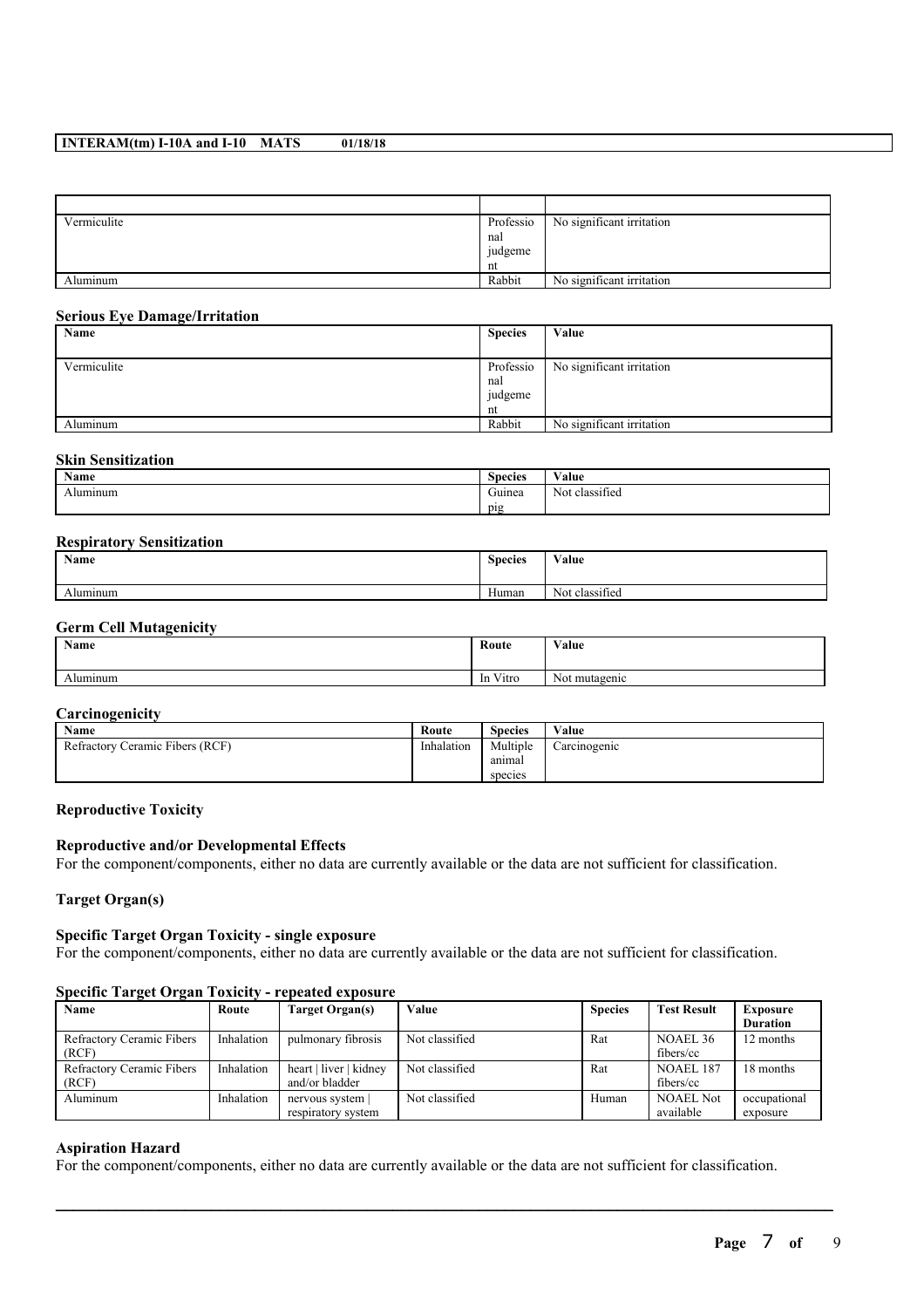Please contact the address or phone number listed on the first page of the SDS for additional toxicological information **on this material and/or its components.**

# **SECTION 12: Ecological information**

#### **Ecotoxicological information**

Please contact the address or phone number listed on the first page of the SDS for additional ecotoxicological information on this material and/or its components.

#### **Chemical fate information**

Please contact the address or phone number listed on the first page of the SDS for additional chemical fate information on this material and/or its components.

### **SECTION 13: Disposal considerations**

#### **13.1. Disposal methods**

Dispose of contents/ container in accordance with the local/regional/national/international regulations.

Dispose of waste product in a permitted industrial waste facility.

#### **EPA Hazardous Waste Number (RCRA):** Not regulated

### **SECTION 14: Transport Information**

For Transport Information, please visit http://3M.com/Transportinfo or call 1-800-364-3577 or 651-737-6501.

### **SECTION 15: Regulatory information**

#### **15.1. US Federal Regulations**

Contact 3M for more information.

#### **EPCRA 311/312 Hazard Classifications:**

**Physical Hazards**

# Not applicable

#### **Health Hazards**

**Carcinogenicity** 

Section 313 Toxic Chemicals subject to the reporting requirements of that section and 40 CFR part 372 (EPCRA):

 $\mathcal{L}_\mathcal{L} = \mathcal{L}_\mathcal{L} = \mathcal{L}_\mathcal{L} = \mathcal{L}_\mathcal{L} = \mathcal{L}_\mathcal{L} = \mathcal{L}_\mathcal{L} = \mathcal{L}_\mathcal{L} = \mathcal{L}_\mathcal{L} = \mathcal{L}_\mathcal{L} = \mathcal{L}_\mathcal{L} = \mathcal{L}_\mathcal{L} = \mathcal{L}_\mathcal{L} = \mathcal{L}_\mathcal{L} = \mathcal{L}_\mathcal{L} = \mathcal{L}_\mathcal{L} = \mathcal{L}_\mathcal{L} = \mathcal{L}_\mathcal{L}$ 

| Ingredient          | C.A.S. No | $%$ by Wt          |  |
|---------------------|-----------|--------------------|--|
| Aluminum            | 7429-90-5 | Trade Secret 0 - 5 |  |
| Aluminum (Aluminum) | 7429-90-5 | $0 - 5$            |  |

#### **15.2. State Regulations**

Contact 3M for more information.

#### **15.3. Chemical Inventories**

Contact 3M for more information.